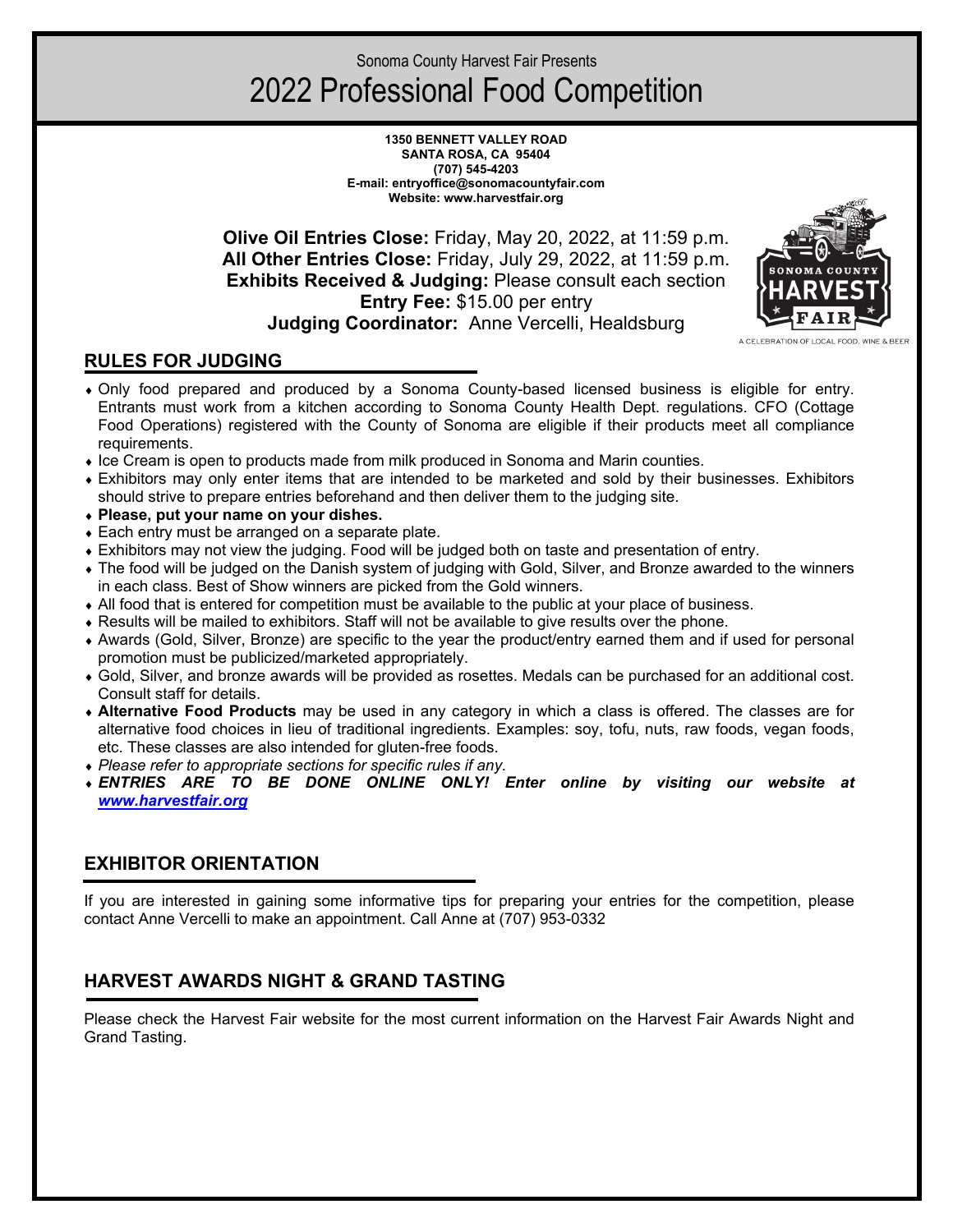# Professional Food Competition

The Sonoma County Harvest Fair strives to create a premier showcase event celebrating Sonoma County's agricultural diversity. We focus on the locally produced distinctive artisan foods, microbrews/ciders, and premium wines that distinguish Sonoma County as a world-class destination for an amazing farm-to-table dining experience.

The tasting experience is an all-inclusive "pay-one-price" tasting of superb food and wine. The Grape Stomp will be located just south of the Tasting Pavilion so attendees will be able to experience all that the Harvest Fair has to offer within a few steps of each activity. This year vendors will be incorporated into the tasting pavilion.

It is optional that exhibitors entered in the competition serve their foods at the Grand Tasting Event. We encourage you to join us for the fair if you so choose.

## **HARVEST FAIR GRAND TASTING EVENT October 15, 1:00 - 4:00 p.m.**

- Professional Food Competition participants have the option to serve their award-winning products during the public tasting in Grace Pavilion. (Serving personnel must be 21 years old or older.)
- All exhibitors must fill out a "Tasting Sheet" indicating their intention of participation in the Grand Tasting.
- Exhibitors will have the opportunity to apply to be a vendor within the Tasting Pavilion. Please contact the Entry Office for more information.
- Exhibitors may sign up to participate, however, Harvest Fair will reserve the right to adjust the selection of food vendors to assure a balance of food choices is offered.
- Exhibitors who want to participate will serve a minimum of 200 tastes of each item entered free of charge to the Harvest Fair. Additional food items required for sampling during hours of tasting will be paid for by Harvest Fair.
- Items prepared for serving must be in bite-size "tastes." We ask that you do not pre-plate food.
- Exhibitors must have their display completed and be ready to serve when doors open.

# **THE HARVEST FAIR WILL PROVIDE THE FOLLOWING:**

- Business Sign indicating the name of the Exhibitor
- Serving Station (8-foot table)
- 3. Access to water and electricity (if needed)
- 4. White table covering on station top
- 5. All necessary food permitting requirements
- 6. Access to handwashing stations

## **FOOD PURVEYORS WILL PROVIDE THE FOLLOWING:**

- 1. Any additional table décor, marketing materials, etc.
- 2. All necessary equipment for maintenance of hot/cold food items
- 3. All necessary equipment for sanitary maintenance of station (as per health department regulations)
- 4. All serving supplies (cups, forks, napkins, etc.) recyclable or compostable preferred

## **PAYMENT FOR FOOD SAMPLES:**

Harvest Fair will reimburse food vendors for the additional food tastes served in excess of the mandatory 200 tastes per item entered. (See enclosed Tasting Sheet for details)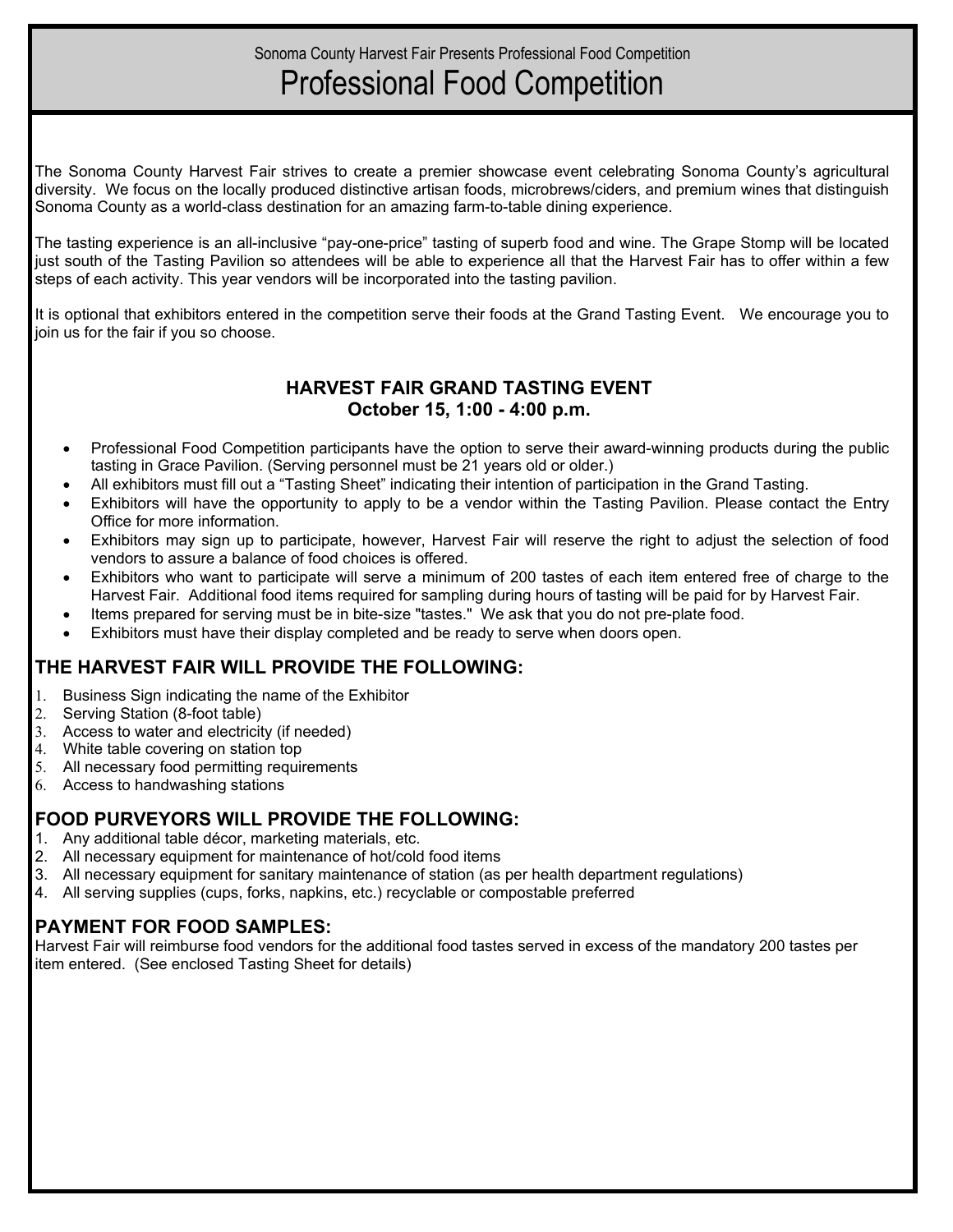# Classes

# **APPETIZERS/HORS D'OEUVRES SMALL PLATES**

**EXHIBITS RECEIVED:** Monday, August 29th by appointment, Showcase Café, Sonoma County Fairgrounds

**JUDGING:** Monday, August 29<sup>th</sup> starting at noon.

**PICK-UP DISHES:** Wednesday, August 31st, 1:00-2:30 p.m.

## **Awards Offered per Class**

Gold, Silver, & Bronze Rosettes

**RULES**: Entries should be prepared beforehand and delivered to the judging site. Finishing touches may be completed at the judging site, if necessary (to include proper plate presentation & garnishing of dish). An appetizer/hors d'oeuvre refers to an individual bite-size piece. A small plate refers to the first course of a meal or a small savory dish. It should stimulate and excite the palate, not satiate the palate.

# **DIVISION 02 - HOT (To serve 12)**

**DIVISION 03 - COLD (To serve 12)** Dominant ingredient shall determine class.

| Class                                                  |                           |
|--------------------------------------------------------|---------------------------|
| 01 Pork                                                | 08 Bread specialty        |
| 02 Beef                                                | 09 Pizza                  |
| 03 Lamb                                                | 10 Vegetable/Fruit        |
| 04 Poultry (chicken/turkey/duck)                       | 11 Any Other              |
| 05 Any Other Meat                                      | 12 Cheese                 |
| 06 Seafood                                             | 13 Alternative Products   |
| 07 Starch (polenta, rice, sushi)                       |                           |
| DIVISION 04 - SOUP (3 servings - not to exceed 12 oz.) |                           |
| Class                                                  |                           |
| 01 Hot                                                 | 03 Alternative Products   |
| 02 Cold                                                |                           |
|                                                        |                           |
|                                                        |                           |
| 2021 Winner: Out to Lunch                              |                           |
| Sweepstakes Appetizer Exhibitor  Marilyn & Kip Herzog  |                           |
|                                                        |                           |
|                                                        |                           |
|                                                        | 2021 Winner: Out to Lunch |
|                                                        |                           |
|                                                        |                           |
|                                                        |                           |
|                                                        |                           |
|                                                        |                           |
|                                                        |                           |
|                                                        |                           |
|                                                        |                           |

### SCORECARD FOR PROFESSIONAL APPETIZERS

| TOTAL |  |
|-------|--|

► Best of Show Appetizer and Sweepstakes Exhibitor will be selected from all Gold medal winners in every section.

Sweepstakes will be awarded based on the total number of points accumulated for the top five items entered and calculated as follows: Gold-5 points; Silver-3 points; Bronze-1 point. **A bonus of 1 point will be awarded when an entry has obtained gold by unanimous decision of judges (double gold)**. Ties will be broken in the following manner: The exhibitor with the most double gold awards will be the winner. If no double golds are awarded, the exhibitor with the most golds will be the winner.

## **BREAD**

**EXHIBITS RECEIVED:** Thursday, Aug. 25<sup>th</sup>, 10:00-11:00 a.m., Showcase Café, Sonoma County Fairgrounds

**JUDGING:** Thursday, Aug. 25<sup>th</sup> starting at 12:00 noon

Awards Offered per Class Gold, Silver, & Bronze Rosettes

**RULES**: Each bakery may enter as many items as they like. This applies to any of the classes offered. The numbers listed below the section name refer to the quantities needed for each item entered.

- ♦ All entries must be delivered in bags with Division and Class clearly marked.
- Dough must be made on bakery premises

#### **DIVISION 11 - SWEET FRENCH DIVISION 12 - SOUR FRENCH**

(1 loaf or baguette; 3 rolls)

### **Class**

- 01 Loaf, any shape, 1 to 1 1/2 pounds
- 02 Rolls, up to 4 oz.
- 03 Baguette, 8 to 16 oz. or 18" or more in length
- 04 Rustic (ciabatta, pugliese, other wet-dough, large-holed bread)
- 05 Alternative Products (gluten-free, etc.)
- 06 Any Other

## **DIVISION 13 - SPECIALTY BREADS (1 loaf)**

Note: Whole Grain is defined as 50% or more whole wheat or other grain

### **Class**

- 01 Whole Grain or Multi-Grain loaf-pan style
- 02 Whole Grain or Multi-Grain hearth style
- 03 Flavored loaf-pan style (fruit, cheese, seed, herb, or spice)
- 04 Flavored hearth style (fruit, cheese, seed, herb, or spice)
- 05 Focaccia (any size, flavor, or shape)
- 06 Flatbread
- 07 Alternative Products (gluten-free, etc.)
- 08 Rolls
- 09 Any Other

### **DIVISION 14 – MORNING PASTRIES (3 each)**

- 01 Muffins
- 02 Danish
- 03 Scones
- 04 Any Other

### **YEARLY AWARDS: SPONSORS**

Best of Show Professional French Bread....... ……Ross & Jane Liscum **2021 Winner: Costeaux French Bakery**

## Best of Show Professional Specialty Bread ................Debra Townsend **2021 Winner: Costeaux French Bakery**

#### Sweepstakes Exhibitor ………………………Teejay & Jamie Lowe **2021 Winner: Costeaux French Bakery**

**\*** Entries in Morning Pastry Section are not eligible for Sweepstakes Bread Exhibitor

### SCORECARD FOR BREADS

| Bloom, Crust, Dome, Crumb                           |  |
|-----------------------------------------------------|--|
|                                                     |  |
| Taste, appropriately soft or chewy mouthfeel, Aroma |  |
|                                                     |  |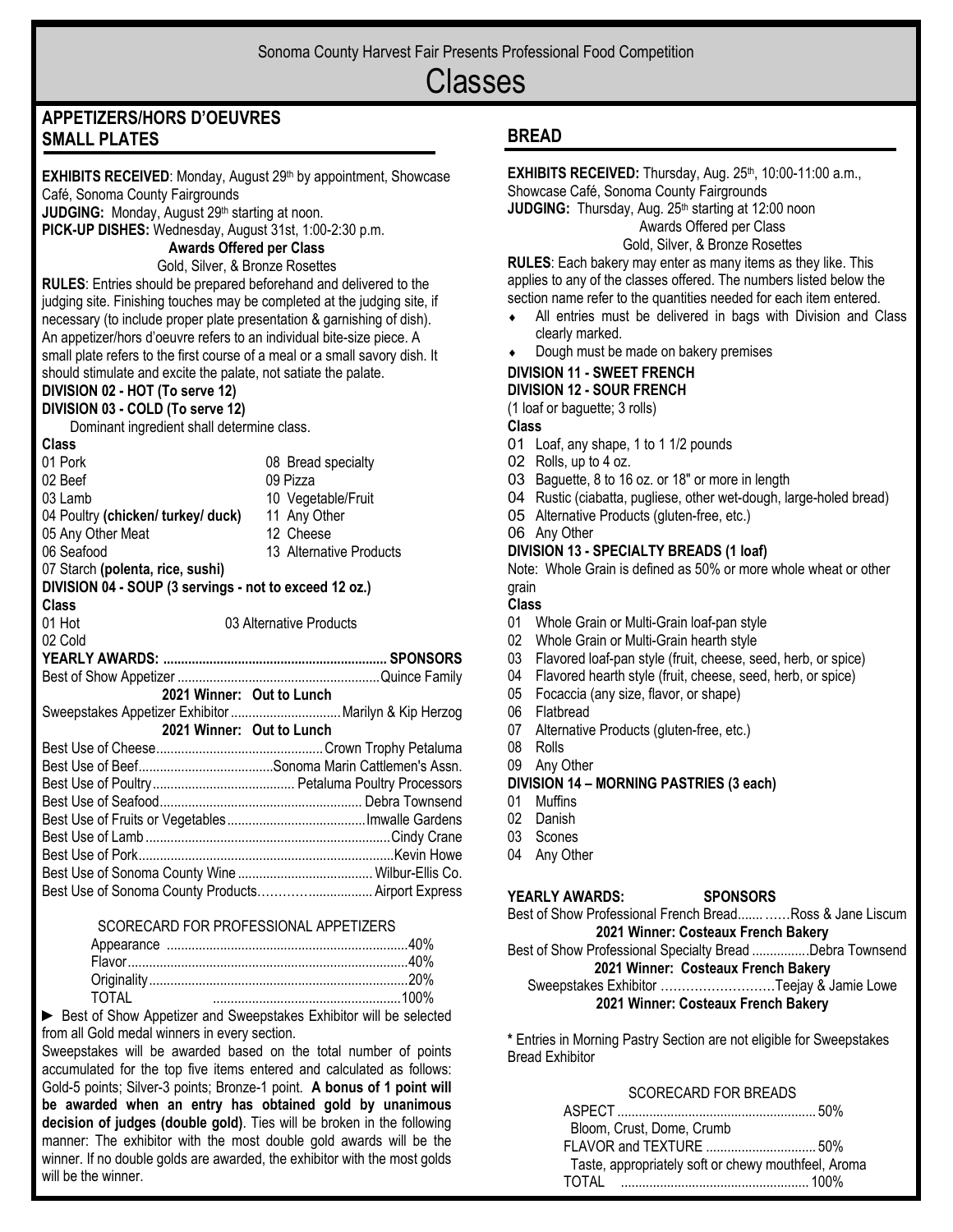# Classes

# **CAKES & PASTRIES**

**EXHIBITS RECEIVED:** Tuesday, August 23rd, 10:00 a.m. to 12:00 noon in the Showcase Café, Sonoma County Fairgrounds **JUDGING:** Tuesday, August 23rd, 1:00 p.m.

> Awards Offered per Class Gold, Silver, & Bronze Rosettes

**RULES**: Cake will be tasted on the top layer only. Please list the flavor of filling used. **All cakes must be on disposable underliners.** 

## **DIVISION 22 - CAKES (minimum 4" whole item)**

#### **Class**

- 01 Cheesecake
- 02 Torte
- 03 Chocolate
- 04 Any Other (please describe)

### **DIVISION 23 - PASTRIES (minimum 4" whole item)**

- **Class**
- 01 Tart
- 02 Pie
- 03 Any Other (please describe)

# **DIVISION 25 - ALTERNATIVE PRODUCTS**

**(GLUTEN-FREE, ETC) (minimum 4" whole item) Class**

01 Any Cake or Pastry

### **YEARLY AWARDS: SPONSOR**

- Best of Show Cake / Pastry…………………Marilyn & Kip Herzog **2021 Winner: Mad Batter Cakery Co**
- Sweepstakes Exhibitor………………………Teejay & Jamie Lowe **2021 Winner: Costeaux French Bakery**

### SCORECARD FOR DECORATED CAKES

|                                  | 100% |
|----------------------------------|------|
| SCORECARD FOR CAKES AND PASTRIES |      |
|                                  |      |
|                                  |      |
|                                  |      |
|                                  |      |

## **DESSERTS**

| <b>EXHIBITS RECEIVED:</b> Wednesday, August 24 <sup>th</sup> , 1:00 - 2:00 p.m.,<br>Showcase Café, Sonoma County Fairgrounds<br>JUDGING: Wednesday, August 24 <sup>th</sup> , 3:00 p.m.<br>PICK UP DISHES: Thursday, August 25th; 11:00 a.m.<br>* Any unclaimed dishes will be donated to a local charity.<br>Awards Offered per Class |
|----------------------------------------------------------------------------------------------------------------------------------------------------------------------------------------------------------------------------------------------------------------------------------------------------------------------------------------|
| Gold, Silver, & Bronze Rosettes<br>RULES: Each entry must be arranged on a separate plate.<br>DIVISION 41 - INDIVIDUAL DESSERTS (submit 4)                                                                                                                                                                                             |
| <b>Class</b>                                                                                                                                                                                                                                                                                                                           |
| 01 Fruit                                                                                                                                                                                                                                                                                                                               |
| 02 Pastry (napoleon, eclair, pate a' choux, etc.), (please identify)                                                                                                                                                                                                                                                                   |
| 03 Alternative Products (Gluten-Free, etc.)                                                                                                                                                                                                                                                                                            |
| 04 Cupcakes                                                                                                                                                                                                                                                                                                                            |
| 05 Ice Cream                                                                                                                                                                                                                                                                                                                           |
| 06 Any Other (mousse, pot de crème, frozen, etc.), (please identify)                                                                                                                                                                                                                                                                   |
| 07<br>Chocolate (anything but candy)                                                                                                                                                                                                                                                                                                   |
| DIVISION 42 - COOKIE (submit 4)                                                                                                                                                                                                                                                                                                        |
| <b>Class</b>                                                                                                                                                                                                                                                                                                                           |
| 01<br><b>Biscotti</b>                                                                                                                                                                                                                                                                                                                  |
| 02<br>Molded/pressed                                                                                                                                                                                                                                                                                                                   |
| 03 Rolled & Cut                                                                                                                                                                                                                                                                                                                        |
| 04 Drop                                                                                                                                                                                                                                                                                                                                |
| 05 Brownies                                                                                                                                                                                                                                                                                                                            |
| 06 Alternative Products (Gluten-free, etc.)                                                                                                                                                                                                                                                                                            |
| $07\,$<br>Any Other (please identify in description)                                                                                                                                                                                                                                                                                   |
| DIVISION 43 - CANDY (submit 4)                                                                                                                                                                                                                                                                                                         |
| <b>Class</b>                                                                                                                                                                                                                                                                                                                           |
| 01<br>Marshmallows, Nougats, Torrones                                                                                                                                                                                                                                                                                                  |
| 02<br>Caramels                                                                                                                                                                                                                                                                                                                         |
| 03 Brittles & Toffees                                                                                                                                                                                                                                                                                                                  |
| 04 Nuts & Sweet Snacks                                                                                                                                                                                                                                                                                                                 |
| 05 Any Other (please identify)                                                                                                                                                                                                                                                                                                         |
| 06 Chocolates (Truffles, Creams, Bon-Bons, Etc.)                                                                                                                                                                                                                                                                                       |
| <b>YEARLY AWARDS:</b><br><b>SPONSOR</b>                                                                                                                                                                                                                                                                                                |
|                                                                                                                                                                                                                                                                                                                                        |
| 2021 Winner: Bert's Desserts, Inc.                                                                                                                                                                                                                                                                                                     |
|                                                                                                                                                                                                                                                                                                                                        |
| 2021 Winner: Wooden Petal                                                                                                                                                                                                                                                                                                              |
|                                                                                                                                                                                                                                                                                                                                        |
| 2021 Winner: Society Bakery Cafe                                                                                                                                                                                                                                                                                                       |
|                                                                                                                                                                                                                                                                                                                                        |
| 2021 Winner: Fleur Sauvage Chocolates                                                                                                                                                                                                                                                                                                  |
|                                                                                                                                                                                                                                                                                                                                        |
| 2021 Winner: Society Bakery Cafe                                                                                                                                                                                                                                                                                                       |
| SCORECARD FOR JUDGING INDIVIDUAL DESSERTS                                                                                                                                                                                                                                                                                              |
| Appearance of individual piece20%<br>Originality of combination of food 20%                                                                                                                                                                                                                                                            |
|                                                                                                                                                                                                                                                                                                                                        |
| Originality of overall presentation 20%                                                                                                                                                                                                                                                                                                |
|                                                                                                                                                                                                                                                                                                                                        |
| Use of Sonoma County Products 10%                                                                                                                                                                                                                                                                                                      |
|                                                                                                                                                                                                                                                                                                                                        |
| SCORECARD FOR JUDGING CANDY & COOKIES                                                                                                                                                                                                                                                                                                  |
|                                                                                                                                                                                                                                                                                                                                        |
|                                                                                                                                                                                                                                                                                                                                        |
|                                                                                                                                                                                                                                                                                                                                        |
|                                                                                                                                                                                                                                                                                                                                        |
|                                                                                                                                                                                                                                                                                                                                        |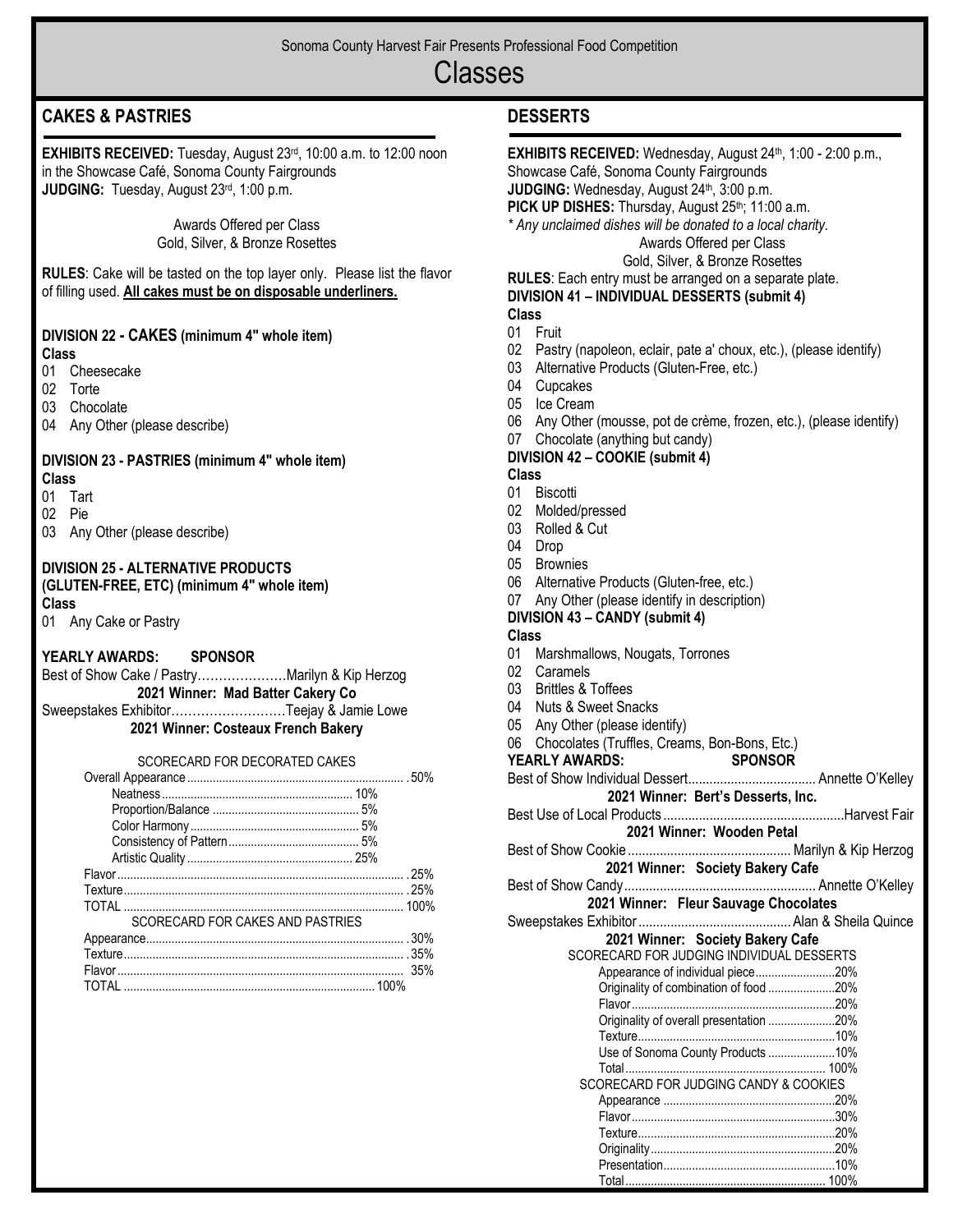# Classes

# **ICE CREAM & DAIRY**

Eligibilty open to products made from milk produced in Sonoma and Marin counties

**EXHIBITS RECEIVED:** Wednesday, August 24<sup>th</sup>, 1:00 - 2:00 p.m., Showcase Café, Sonoma County Fairgrounds **JUDGING**: Wednesday, August 24<sup>th</sup>, 3:00 p.m.

**SUBMIT**: 1 standard consumer package for each product (8 to 12 ounces)

Awards Offered per Class

Gold, Silver, & Bronze Rosettes

**RULES**: Products entered must be produced by a commercial producer and made from milk produced in Sonoma or Marin Counties. Products must be commercially available.

## **DIVISION 84 – ICE CREAM**

## **Class**

01 Vanilla

- 02 Chocolate
- 03 Any Other
- 04 Alternative Products

## **DIVISION 85 – OTHER DAIRY PRODUCTS**

**Class**

01 Any Other

### **YEARLY AWARDS: SPONSOR**

Best of Show Ice Cream ......................... Jacqueline & Caterina Balletto **2021 Winner: Mariapilar Ice Creamery**

## **CHARCUTERIE, DELI & PANTRY**

**EXHIBITS RECEIVED**: Wednesday, August 31st, 10:00 a.m.- 12:00 noon, Showcase Café, Sonoma County Fairgrounds **JUDGING**: Wednesday, August 31<sup>st</sup>, 1:00 p.m.

Awards Offered per Class

Gold, Silver, & Bronze Rosettes

**RULES**: **All Items must be delivered in disposable containers.**

Vinegar entered must be custom-made by the processor to be eligible. Grapes must have been grown in California.

### **DIVISION 31 - CHARCUTERIE (to serve 6)**

List predominant ingredients in the description field **Class**

- 01 Dry Cured
- 02 Smoked
- 03 Pâté/Terrine

### **DIVISION 32 - DELICATESSEN (to serve 6)**

List predominant ingredients in the description field **Class**

### 01 Cheese

- 02 Meat
- 03 Vegetable
- 04 Seafood
- 05 Combination
- 06 Any other (please describe)
- 07 Alternative Products (please list)

## **CHARCUTERIE, DELI & PANTRY CONT**.

### **DIVISION 33 – SANDWICHES (to serve 4)**

**Class**

- 01 Meat
- 02 Vegetarian

## **DIVISION 34 – SALADS (to serve 6)**

**Class**

- 01 Fruit
- 02 Vegetable 03 Grain
- 04 Starch
- 05 Other
- 

**DIVISION 35 - PANTRY (Minimum - 8 oz container)** Note: No vehicle to which sauce/topping is applied may accompany entry during judging. Fair will provide appropriate accompaniment.

### **Class**

- 01 Salad Dressing
- 02 Seasoning/Spice
- 03 Condiments
- 04 Pickled
- 05 Vinegar
- 06 Preserves (Conserve, Fruit Butter, Jam, Jelly, etc.)
- 07 Any Other
- 08 Sauces/Savory (Pasta, Pesto, Tomato, etc.)
- 09 Sauces/Savory (BBQ, Etc.)
- 10 Salsa (Mild)
- 11 Salsa (Hot)
- 12 Sauces/Sweet (Chocolate, Caramel, Etc.)

### **DIVISION 36 – OTHER (Minimum – 12 oz container)**

List predominant ingredients in the description field **Class**

- 01 Granola
- 02 Snack Foods (Popcorn, Etc.)
- 03 Any Other (please describe)

#### SCORECARD for CHARCUTERIE/DELI/PANTRY

### **YEARLY AWARDS: SPONSOR**

Best of Show Deli, Charcuterie, Sandwiches & Salads…….Debra Townsend **2021 Winner: Mangia**

Best of Show Pantry................................ …. ......……Max & Joni Mickelsen

**2021 Winner: Sonoma Sauces**

Sweepstakes Deli/Charcuterie & Pantry………. Les & Lani Perry **2021 Winner: Society Bakery Cafe**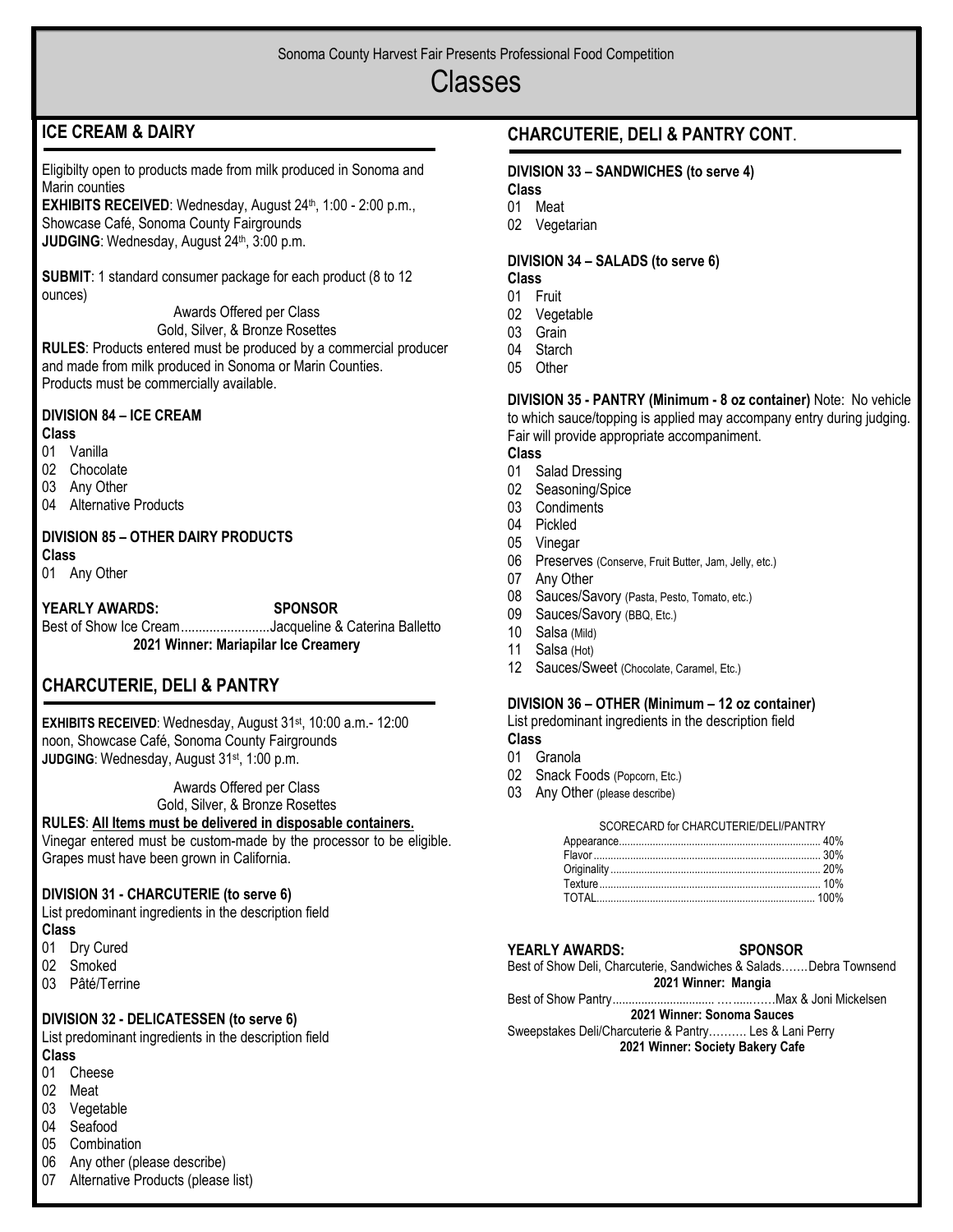# Classes

## **OLIVE OIL**

**EXHIBITS RECEIVED:** June 20th – 22nd; 9:00 a.m. - 4:00 p.m., Administration Office, Fairgrounds **JUDGING:** June 30<sup>th</sup>, 10:00 a.m. Showcase Café, Sonoma County Fairgrounds **SUBMIT:** 1 bottle or container per entry

> Awards Offered per Class Gold, Silver, & Bronze Rosettes

**RULES**: Oil entered must be California grown and custom blended by a Sonoma County processor or made with olives grown in Sonoma County and designated on the label to be eligible. Mono cultivar oils must contain 100% of the named cultivar.

#### **DIVISION 51 - SONOMA COUNTY GROWN DIVISION 52 - CALIFORNIA GROWN**

- 01 Delicate (light fruitiness intensity)
- 02 Medium (medium fruitiness intensity)
- 03 Robust (intense fruitiness)

*Please be sure to state Cultivar (Olive Varietal) in the entry description*

### **DIVISION 53 – CALIFORNIA GROWN FLAVORED**

01 Citrus – state flavor

- 02 Herb state flavor
- 03 Any other state flavor

**YEARLY AWARDS: SPONSOR**

Best of Show Olive Oil........................................... Teejay & Jamie Lowe

**2021 Winner: Trattore Farms**